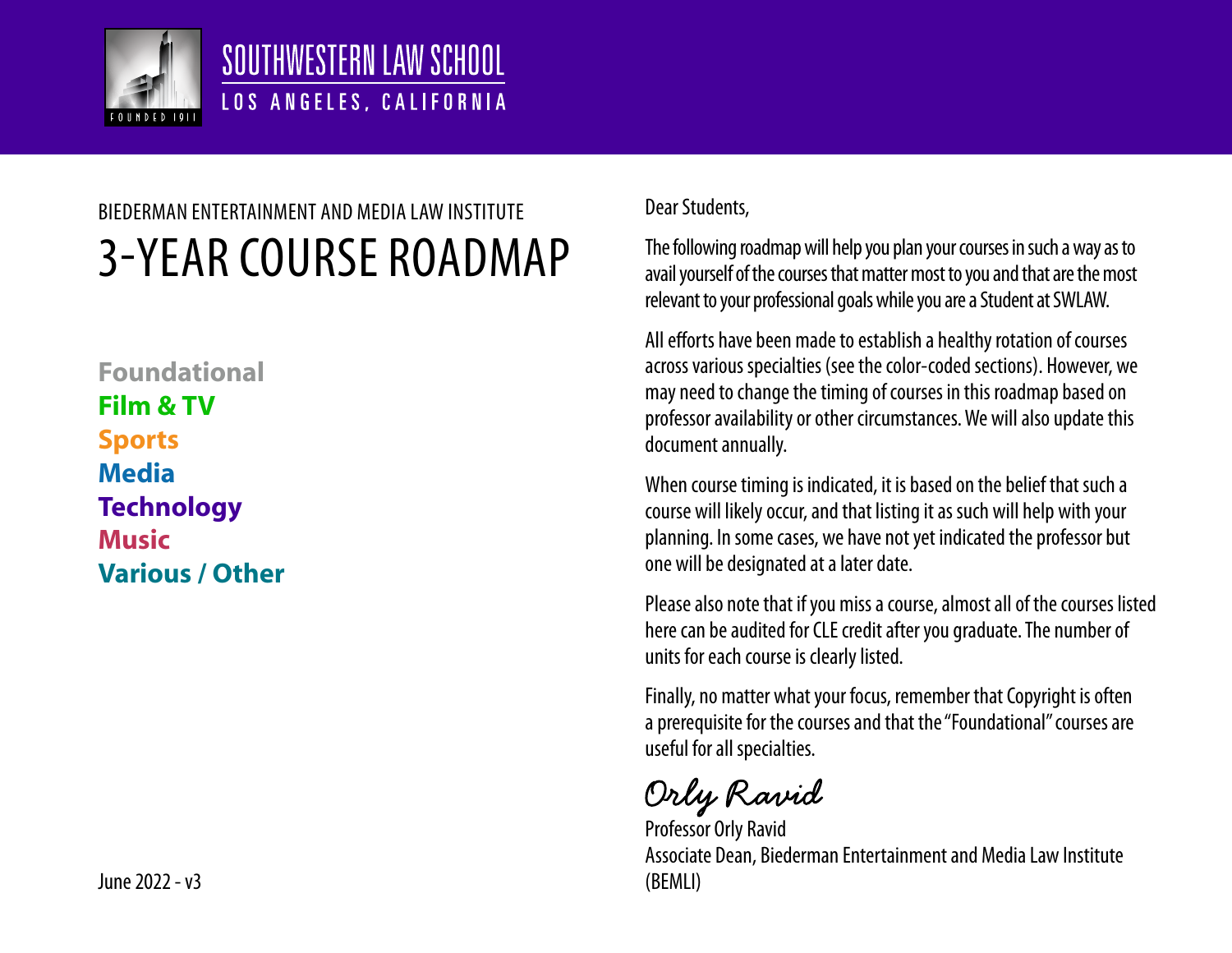

**Foundational**

|                     | Course                                                                   |                         |                      | 2022                                          |               |                                        |                      | 2023                                   |               |                                               | 2024         |               |
|---------------------|--------------------------------------------------------------------------|-------------------------|----------------------|-----------------------------------------------|---------------|----------------------------------------|----------------------|----------------------------------------|---------------|-----------------------------------------------|--------------|---------------|
| <b>Track</b>        |                                                                          | <b>Credit</b>           | Intersession         | <b>Spring</b>                                 | <b>Summer</b> | Fall                                   | Intersession         | <b>Spring</b>                          | <b>Summer</b> | Fall                                          | Intersession | <b>Notes</b>  |
|                     | <b>Chain of Title</b>                                                    | 1                       |                      |                                               |               |                                        |                      |                                        | <b>TBD</b>    |                                               |              |               |
|                     | <b>Copyright Law</b>                                                     | $\overline{\mathbf{3}}$ |                      | Greene                                        | <b>Seigle</b> |                                        |                      | Greene                                 | <b>TBD</b>    |                                               |              |               |
|                     | <b>Drafting Entertainment Industry<br/>Contracts</b>                     | $\overline{2}$          |                      |                                               |               | <b>Jussim</b>                          |                      |                                        |               | <b>TBD</b>                                    |              |               |
|                     | <b>Entertainment &amp; Arts Clinic I</b>                                 | $\overline{\mathbf{3}}$ |                      |                                               |               | Gendron, Ravid,<br>Lombard,<br>Hensley |                      |                                        |               | Gendron, Ravid,<br>Lombard,<br><b>Hensley</b> |              |               |
|                     | <b>Entertainment &amp; Arts Clinic II</b>                                | $\overline{\mathbf{3}}$ |                      | Gendron, Ravid,<br>Lombard,<br><b>Hensley</b> |               |                                        |                      | Gendron, Ravid,<br>Lombard,<br>Hensley |               |                                               |              |               |
| <b>Foundational</b> | <b>Entertainment &amp; Media Litigation</b>                              | $\mathbf{1}$            | Johnson &<br>Johnson |                                               |               |                                        | Johnson &<br>Johnson |                                        |               |                                               |              |               |
|                     | <b>Entertainment Business Affairs</b><br><b>Negotiation (EBAN)</b>       | $\overline{2}$          |                      | Gendron                                       |               |                                        |                      | Gendron                                |               | Gendron                                       |              |               |
|                     | <b>Entertainment Industry Guilds</b>                                     | $\overline{2}$          |                      | Van Lier /<br>Kokish                          |               |                                        |                      | Van Lier /<br>Kokish                   |               |                                               |              |               |
|                     | <b>Entertainment Law</b>                                                 | $\overline{\mathbf{3}}$ |                      |                                               |               | Greene                                 |                      |                                        |               | <b>TBD</b>                                    |              |               |
|                     | Intellectual Property Licensing:<br>Law & Practice                       | $\overline{\mathbf{3}}$ |                      |                                               |               | <b>Scott</b>                           |                      |                                        |               | <b>TBD</b>                                    |              |               |
|                     | Intellectual Property Licensing in the<br>Entertainment Industry Seminar | <b>TBD</b>              |                      |                                               |               |                                        |                      |                                        |               |                                               |              |               |
|                     | <b>International &amp; Comparative Copyright</b><br>Law                  | $\mathbf{1}$            |                      |                                               |               | <b>Boiron</b>                          |                      |                                        |               | <b>TBD</b>                                    |              | <b>Sunday</b> |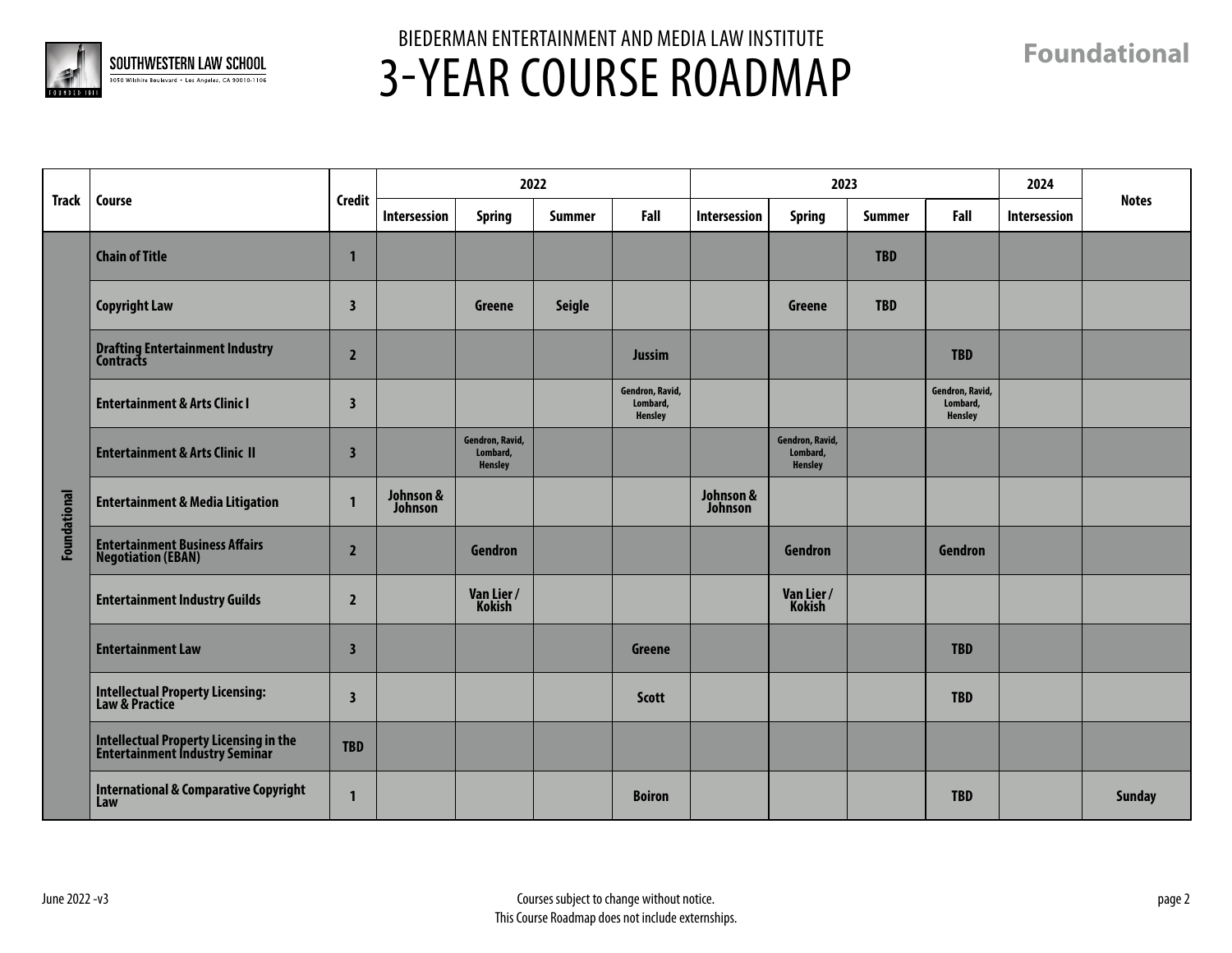

#### **Foundational (Cont'd) Film & TV Sports**

|                       | Course                                                                              |                         |              | 2022           |                |                | 2023         |                |                |                | 2024         |                       |
|-----------------------|-------------------------------------------------------------------------------------|-------------------------|--------------|----------------|----------------|----------------|--------------|----------------|----------------|----------------|--------------|-----------------------|
| <b>Track</b>          |                                                                                     | <b>Credit</b>           | Intersession | <b>Spring</b>  | <b>Summer</b>  | Fall           | Intersession | <b>Spring</b>  | <b>Summer</b>  | Fall           | Intersession | <b>Notes</b>          |
| Foundational (Cont'd) | <b>International Entertainment Law</b>                                              | $\overline{\mathbf{3}}$ |              |                | Greene         |                |              |                | <b>TBD</b>     |                |              | <b>London Program</b> |
|                       | Negotiating and Drafting International<br>Entertainment Contracts                   | $\overline{\mathbf{3}}$ |              |                | <b>Ravid</b>   |                |              |                | <b>Ravid</b>   |                |              | <b>London Program</b> |
|                       | <b>Trademark Law</b>                                                                | $\overline{2}$          |              | <b>Strauss</b> |                |                |              | <b>Strauss</b> |                |                |              |                       |
|                       | <b>Writers Guild</b>                                                                | $\mathbf 1$             |              |                | <b>Handel</b>  |                |              |                | <b>Handel</b>  |                |              |                       |
|                       | <b>Financing &amp; Distributing Independent</b><br>(or other Film Financing course) | $\overline{2}$          |              |                |                |                |              |                |                |                |              |                       |
| Film & TV             | <b>Motion Picture Production Law</b>                                                | $\overline{2}$          |              | <b>Ruiz</b>    |                |                |              | <b>Ruiz</b>    |                |                |              |                       |
|                       | <b>Television Production Law</b>                                                    | $\overline{2}$          |              |                |                |                |              |                |                |                |              | <b>Evening</b>        |
|                       | <b>Unscripted Television</b>                                                        | $\overline{2}$          |              |                |                | <b>Federer</b> |              |                |                | <b>Federer</b> |              | <b>Evening</b>        |
|                       | <b>Amateur Sports Law</b>                                                           | $\overline{\mathbf{3}}$ |              |                |                | <b>Jacobs</b>  |              |                |                | <b>Jacobs</b>  |              |                       |
|                       | <b>Gambling Law</b>                                                                 | $\overline{2}$          |              |                |                |                |              |                |                |                |              |                       |
| Sports                | <b>International Sports Law</b>                                                     | $\overline{\mathbf{3}}$ |              |                | <b>Cameron</b> |                |              |                | <b>Cameron</b> |                |              | <b>London</b>         |
|                       | <b>Sports Law</b>                                                                   | $\overline{2}$          |              | <b>Cameron</b> |                |                |              | <b>Cameron</b> |                |                |              |                       |
|                       | <b>Video Game Agreements</b><br>(includes eSports)                                  | $\overline{2}$          |              |                |                |                |              |                |                |                |              |                       |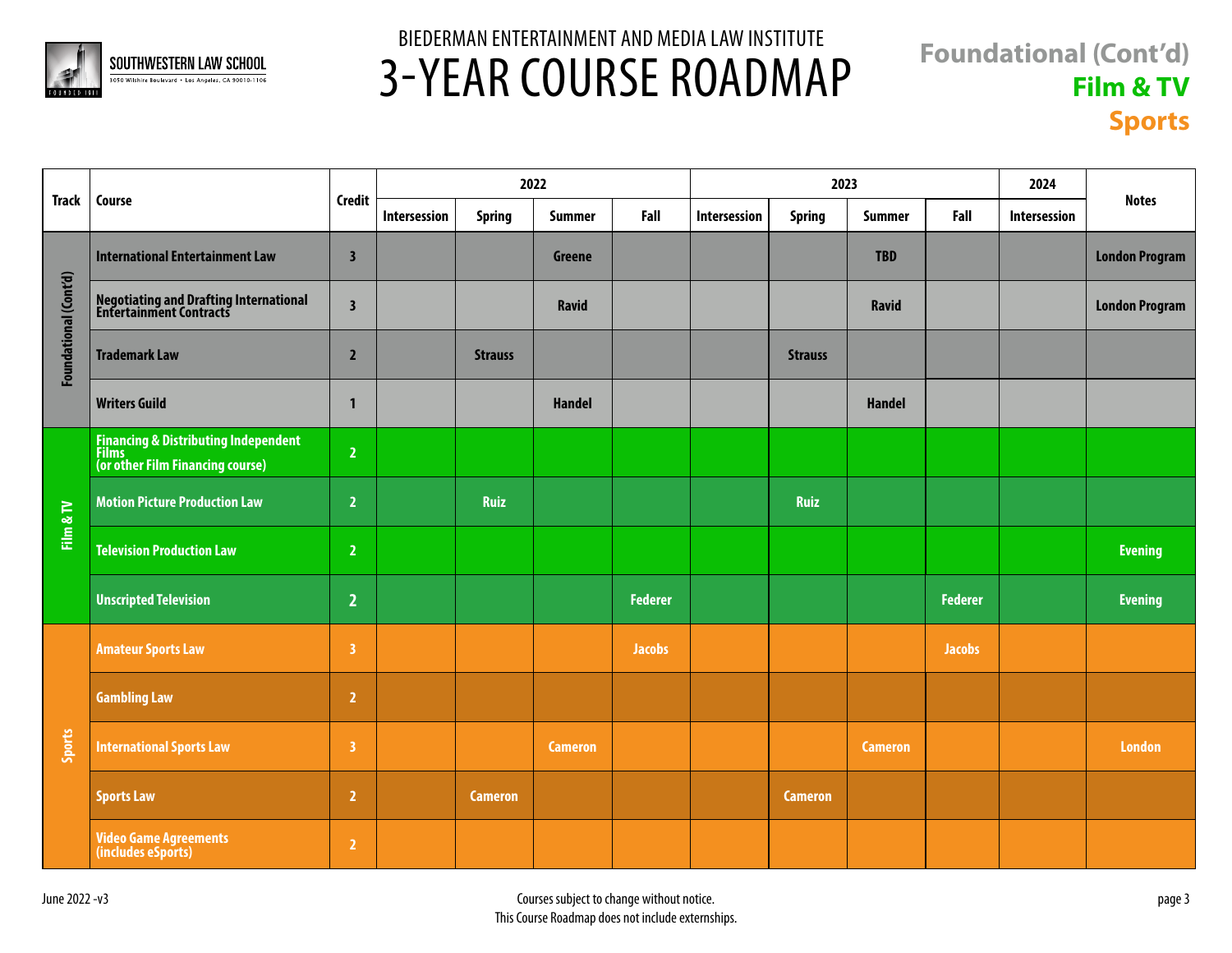



|                   | Course                                            |                         |              |               | 2022          |                |              | 2023          | 2024          |                |                     |                       |
|-------------------|---------------------------------------------------|-------------------------|--------------|---------------|---------------|----------------|--------------|---------------|---------------|----------------|---------------------|-----------------------|
| <b>Track</b>      |                                                   | <b>Credit</b>           | Intersession | <b>Spring</b> | <b>Summer</b> | Fall           | Intersession | <b>Spring</b> | <b>Summer</b> | Fall           | <b>Intersession</b> | <b>Notes</b>          |
|                   | <b>Comparative Media Law</b>                      | $\overline{\mathbf{3}}$ |              |               | <b>TBD</b>    |                |              |               | <b>TBD</b>    |                |                     | <b>London Program</b> |
|                   | <b>Defamation, Privacy, Publicity</b>             | 2                       |              |               |               | <b>Stark</b>   |              |               |               | <b>Stark</b>   |                     | <b>Evening</b>        |
|                   | <b>First Amendment Seminar</b>                    | $\overline{2}$          |              |               |               | <b>Epstein</b> |              |               |               | <b>Epstein</b> |                     | <b>Late Afternoon</b> |
| Media             | <b>Mass Media Law</b>                             | $\overline{2}$          |              |               |               |                |              |               |               |                |                     | <b>Evening</b>        |
|                   | Media as an International Human Right             | 1                       |              |               |               |                |              |               |               |                |                     |                       |
|                   | <b>Net Neutrality</b>                             | $\mathbf{1}$            |              |               |               |                |              |               |               |                |                     |                       |
|                   | <b>Media Course TBD</b>                           | <b>TBD</b>              |              |               |               |                |              |               |               |                |                     |                       |
|                   | <b>Cyber Law</b>                                  | $\overline{2}$          |              |               |               | <b>Scott</b>   |              |               |               | <b>TBD</b>     |                     | <b>Saturdays</b>      |
| <b>Technology</b> | <b>Drafting Technology Agreements</b>             | $\overline{\mathbf{3}}$ |              | <b>Scott</b>  |               |                |              | <b>TBD</b>    |               |                |                     | <b>Saturdays</b>      |
|                   | <b>Information Privacy Law</b>                    | $\overline{2}$          |              | <b>Scott</b>  |               |                |              | <b>TBD</b>    |               |                |                     |                       |
|                   | Intellectual Property Licensing<br>Law & Practice | $\overline{\mathbf{3}}$ |              | <b>Scott</b>  |               |                |              | <b>TBD</b>    |               |                |                     |                       |